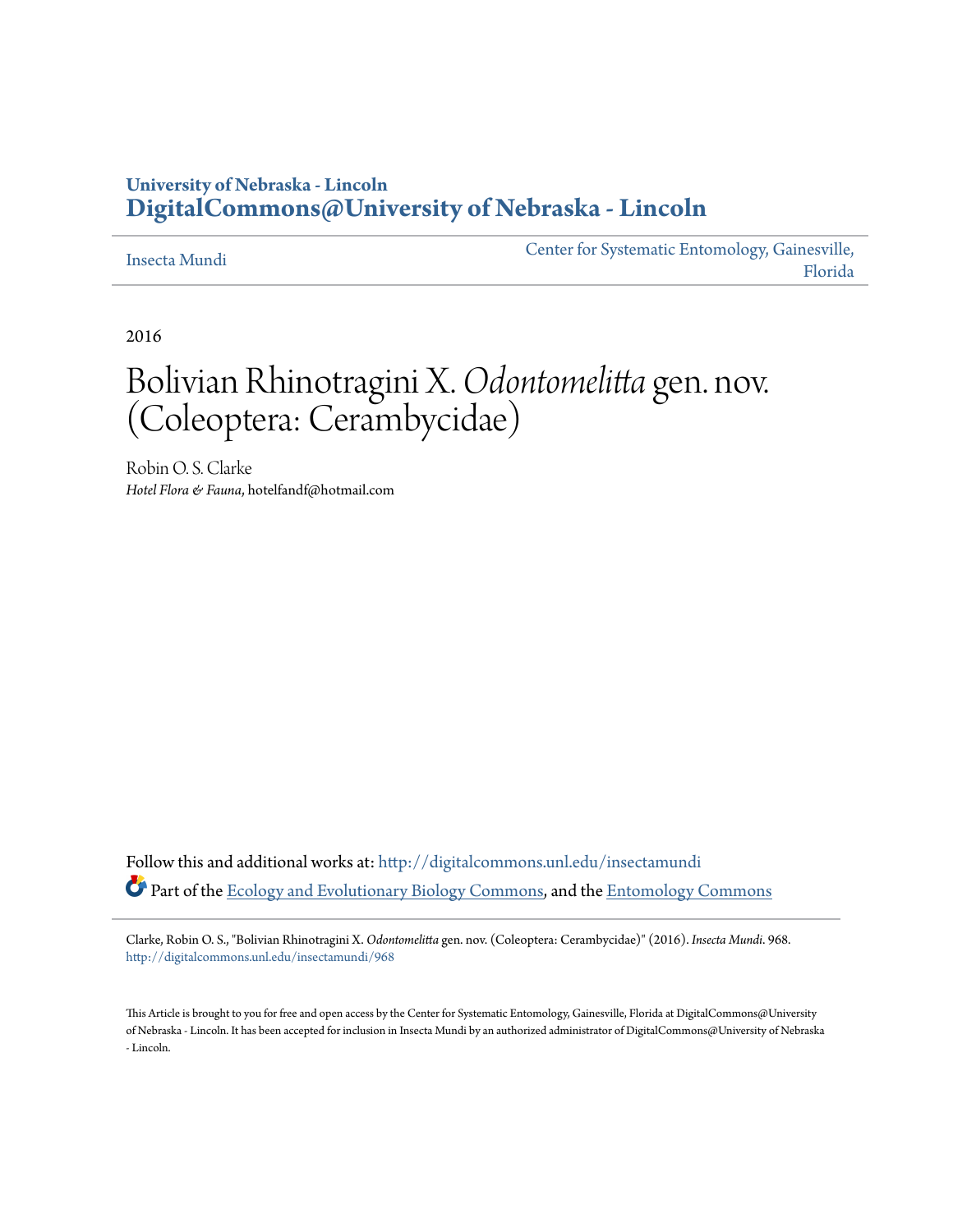# **INSECTA MUNDI** A Journal of World Insect Systematics

## **0461**

Bolivian Rhinotragini X. *Odontomelitta* gen. nov. (Coleoptera: Cerambycidae)

> Robin O. S. Clarke Hotel Flora & Fauna Casilla 2097 Santa Cruz de la Sierra, Bolivia

Date of Issue: February 12, 2016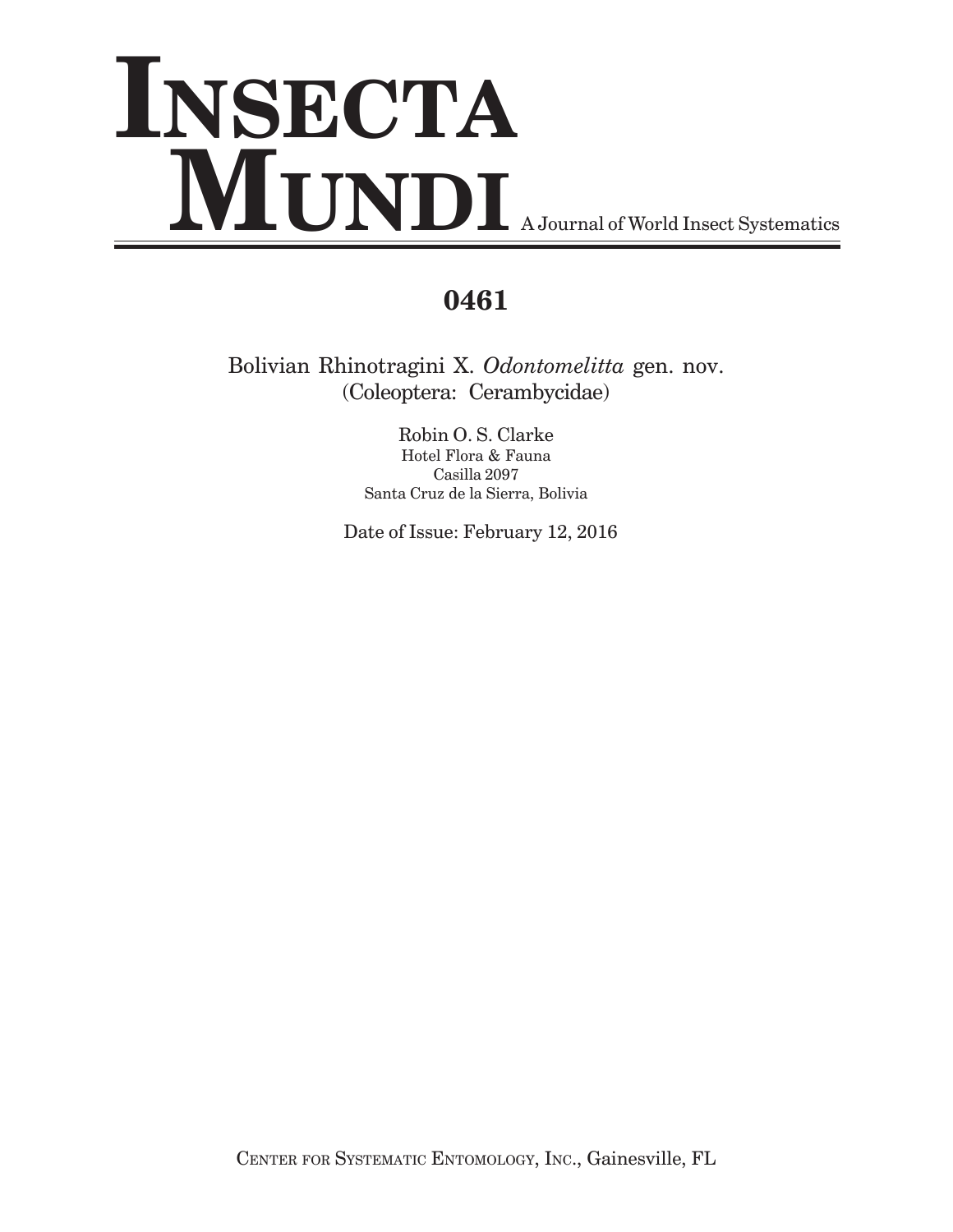### Robin O. S. Clarke Bolivian Rhinotragini X. *Odontomelitta* gen. nov. (Coleoptera: Cerambycidae) Insecta Mundi 0461: 1-8

ZooBank Registered: urn:lsid:zoobank.org:pub:EC71DDB3-01E5-4DB9-9F16-378E22156ED2

#### **Published in 2016 by**

Center for Systematic Entomology, Inc. P. O. Box 141874 Gainesville, FL 32614-1874 USA http://www.centerforsystematicentomology.org/

**Insecta Mundi** is a journal primarily devoted to insect systematics, but articles can be published on any nonmarine arthropod. Topics considered for publication include systematics, taxonomy, nomenclature, checklists, faunal works, and natural history. **Insecta Mundi** will not consider works in the applied sciences (i.e. medical entomology, pest control research, etc.), and no longer publishes book reviews or editorials. **Insecta Mundi** publishes original research or discoveries in an inexpensive and timely manner, distributing them free via open access on the internet on the date of publication.

**Insecta Mundi** is referenced or abstracted by several sources including the Zoological Record, CAB Abstracts, etc. **Insecta Mundi** is published irregularly throughout the year, with completed manuscripts assigned an individual number. Manuscripts must be peer reviewed prior to submission, after which they are reviewed by the editorial board to ensure quality. One author of each submitted manuscript must be a current member of the Center for Systematic Entomology. Manuscript preparation guidelines are availablr at the CSE website.

**Chief Editor:** Paul E. Skelley, e-mail: insectamundi@gmail.com **Assistant Editor:** David Plotkin **Head Layout Editor:** Eugenio H. Nearns **Editorial Board:** J. H. Frank, M. J. Paulsen, Michael C. Thomas **Review Editors:** Listed on the Insecta Mundi webpage **Manuscript Preparation Guidelines and Submission Requirements** available on the Insecta Mundi web-page at: http://centerforsystematicentomology.org/insectamundi/

#### **Printed copies (ISSN 0749-6737) annually deposited in libraries:**

CSIRO, Canberra, ACT, Australia Museu de Zoologia, São Paulo, Brazil Agriculture and Agrifood Canada, Ottawa, ON, Canada The Natural History Museum, London, Great Britain Muzeum i Instytut Zoologii PAN, Warsaw, Poland National Taiwan University, Taipei, Taiwan California Academy of Sciences, San Francisco, CA, USA Florida Department of Agriculture and Consumer Services, Gainesville, FL, USA Field Museum of Natural History, Chicago, IL, USA National Museum of Natural History, Smithsonian Institution, Washington, DC, USA Zoological Institute of Russian Academy of Sciences, Saint-Petersburg, Russia

#### **Electronic copies (On-Line ISSN 1942-1354, CDROM ISSN 1942-1362) in PDF format:**

Printed CD or DVD mailed to all members at end of year. Archived digitally by Portico. Florida Virtual Campus: http://purl.fcla.edu/fcla/insectamundi University of Nebraska-Lincoln, Digital Commons: http://digitalcommons.unl.edu/insectamundi/ Goethe-Universität, Frankfurt am Main: http://nbn-resolving.de/urn/resolver.pl?urn:nbn:de:hebis:30:3-135240

Copyright held by the author(s). This is an open access article distributed under the terms of the Creative Commons, Attribution Non-Commercial License, which permits unrestricted non-commercial use, distribution, and reproduction in any medium, provided the original author(s) and source are credited. http://creativecommons.org/licenses/ by-nc/3.0/

**Layout Editor for this article:** Michael C. Thomas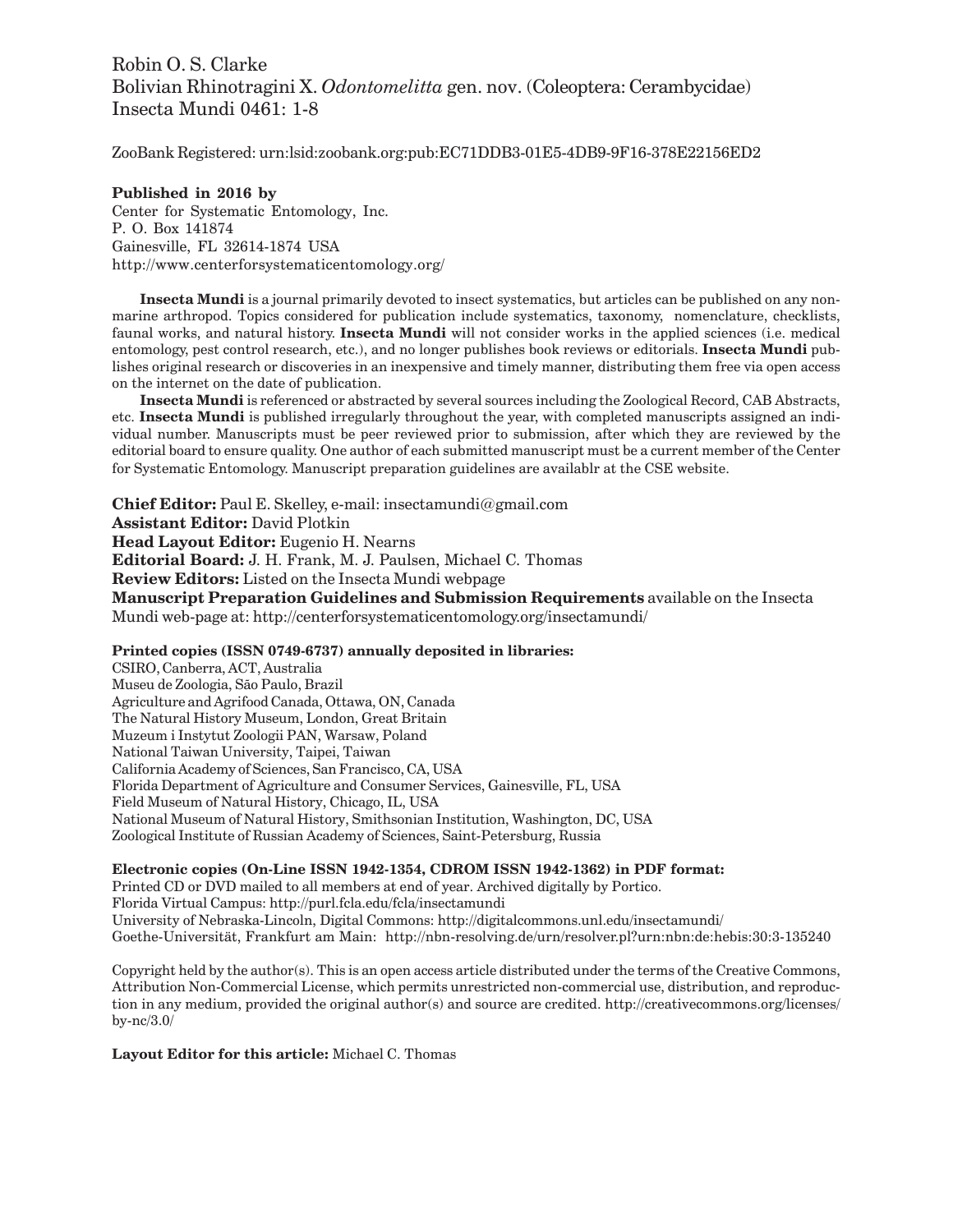Robin O. S. Clarke Hotel Flora & Fauna Casilla 2097 Santa Cruz de la Sierra, Bolivia hotelfandf@hotmail.com

**Abstract.** *Epimelitta postimelina* Giesbert, 1996 and *Odontocera apicula* Bates, 1885 are transferred to the **new genus** *Odontomelitta*. *Epimelitta postimelina*, with closed procoxal cavities, cannot remain in *Epimelittta* Bates, 1870, a genus characterized by open procoxal cavities. The short elytra and tegmen (with caliper-shaped lateral lobes) of the aedeagus of both species excludes them from the genus *Odontocera* Audinet-Serville, 1833, with long elytra and tegmen (with strap-shaped lateral lobes). Both species are illustrated, and host plant and host flower records provided for *O. apicula*.

**Key words.** Cerambycinae, host plants, new combinations, Taxonomy.

#### **Introduction**

This paper is the last in a series by Clarke (2014a, 2014b) and Clarke et al. (2015) dedicated to the removal of seven species (with closed coxal cavities or subulate elytra) from the genus *Epimelitta* Bates, 1870 (characterized by open procoxal cavities and short cuneate elytra); and two (with open coxal cavities and subulate elytra) from the genus *Phygopoda* Thomson, 1864 (characterized by closed procoxal cavities and short cuneate elytra). It is also the first dedicated to the removal of species inappropriately placed in the genus *Odontocera* Audinet-Serville, 1833 as justified below.

#### **History**

Audinet-Serville (1833) described the genus *Odontocera* (for four species transferred from *Stenopterus* Illiger, 1804) with the following diagnosis [author's translation from the original French]. Elytra as long as wings [author, or maybe, "long enough to cover wings"], subulate, abruptly narrowed towards middle; prothorax without tubercle laterally; femoral clave globose; antennae filiform, more or less setose, moderately long, 11-semented, from segments 5 or 6 thickened, widened and serrate; palps rather long, projecting, subequal; eyes large, rather convex, each lobe close together below the antennae; head prolonged anteriorly, rostrate; mandibles straight and elongated; scutellum small; pro- and mesotarsi having the first three segments short and triangular, the fourth almost as long as the rest together; metatarsi larger than the others, the first segment cylindrical, and longer than the following two together.

Bates (1870) described the genus *Epimelitta* with the following diagnosis [author's translation from the original Latin]. *Tomopterus*-like, differing by: completely hirsute body and legs, elytra subacuminate to apex and widely dehiscent. Rostrum short and broad. Antennae slightly incrassate, serrate. Prothorax short, very transverse, convex, and hirsute. Metatibia very hairy.

Bates (1885) described *Odontocera apicula* from San Félix, Panama from two males. He drew attention to the similarity of his new species to *Odontocera compressipes* White, 1855.

Giesbert (1996) described *Epimelitta postimelina* from Chiapas, Mexico from 6 males and 2 females; and included the following diagnosis of the genus *Epimelitta*. Robust form; short to moderately short, tapering elytra; and short, densely hairy legs.

Clarke (2014a) transferred four species of *Epimelitta* [*Epimelitta aglaia* (Newman, 1840)*, Epimelitta longipennis* Zajciw, 1963, *Epimelitta triangularis* Fuchs, 1961 and *Epimelitta viridimicans* Fisher, 1952] and two species of *Phygopoda* [*Phygopoda albitarsis* (Klug, 1825) and *Phygopoda panamaensis* Giesbert, 1996] to new genera.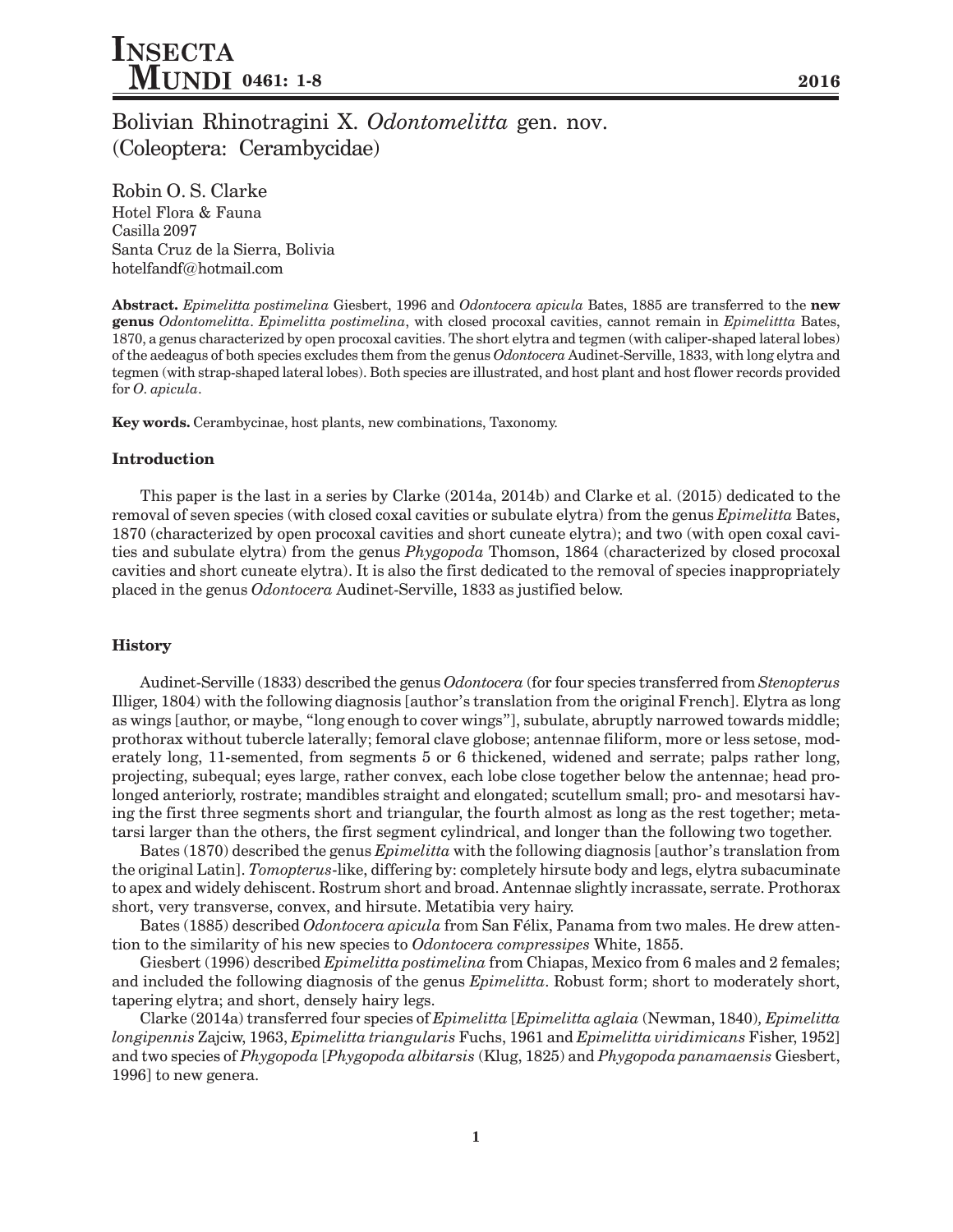Clarke (2014b) transferred *Epimelitta barbicrus* (Kirby, 1818) and *Epimelitta manni* (Fisher, 1930) with closed procoxal cavities and fissate elytra to the new genus *Fissapoda*.

Clarke et al. (2015) transferred *Epimelitta laticornis* (Klug, 1825) with closed procoxal cavities to the new genus *Klugiatragus*.

#### **Material and Methods**

The material for this study is based on a male and female paratype of *E. postimelina* lent to the author by James Wappes (ACMT), collected by him in the State of Chiapas, Mexico; and 21 males and eight females of *O. apicula* collected by the author and Sonia Zamalloa in the humid tropical forest of the Department of Santa Cruz, Bolivia. The latter were supplemented by Larry Bezark's web site (Bezark 2015) with photographs of Bates' Panamanian male type of *O. apicula* and a female specimen from Panama (with helpful observations from him confirming the identification of Bolivian specimens as this species).

One character, commonly used in descriptions of Rhinotragini is the point at which the prothorax is widest. In an attempt to reduce inconsistency this character is presented in numerical form; and referred to as the "prothoracic quotient", the result of dividing the length of the prothorax by the distance from the front border to its widest point, as explained in Clarke (2015).

The terminology used to describe the genitalia follow those used by Sharp and Muir (1912, reprint edition 1969); aedeagus = the median lobe and tegmen together; tegmen = the term applied to the lateral lobes and basal piece together; median lobe = the central portion of the aedeagus upon which the median orifice is situated.

**Measurements** (were made using a cross-piece micrometer disc,  $5.0 \text{ mm} \times 0.1 \text{ mm}$ ). Total length  $=$ tip of mandibles to apex of abdomen. Forebody length (estimated with head straight, not deflexed) = apex of gena to middle of posterior margin of metasternum. Length of abdomen = base of urosternite I (apex of abdominal process) to apex of urosternite V. Length of rostrum = genal length (from apex of side to where it meets inferior lobe of eye). Length of inferior lobe of eye (viewed from above with the scale along side of gena); from the lobes most forward position to its hind margin (adjacent to, and slightly to the side of, antennal insertion). Width of inferior lobe of eye (with head horizontal and level viewed from directly above) = width of head with eyes at its widest point, minus width of interocular space, and divided by two. Interocular space between inferior lobes = its width at the narrowest point (including smooth lateral margins). References to antennal length in relation to body parts are made, as far as is possible, with head planar to dorsad and antenna straightened. Length of leg (does not include coxae) = length of femur (from base of femoral peduncle to apex of clave) + length of tibia + length of tarsus (does not include claws).

Specimens seen by the author have been divided into two groups. *Material analyzed* refers to those specimens (one of each sex when both available) that have been used for the data set down in the descriptions of the genus. *Material examined* refers to those specimens that have been examined for intraspecific and sexual variation; mostly differences of color and surface ornamentation, but also data contributing to the general measurements given for each species.

It should be remembered that intraspecific variation may vary with smaller or larger specimens.

The bibliographic references for each taxon correspond to the original descriptions as cited in the catalogue by Monné (2015).

The acronyms used in the text are as follows.

- ACMT American Coleoptera Museum (James E. Wappes), San Antonio, Texas, USA.
- FSCA Florida State Collection of Arthropods, Gainesville, Florida, USA.
- MNKM Museo Noel Kempff Mercado, Universidad Autónoma Gabriel René Moreno, Santa Cruz de la Sierra, Bolivia.
- MZUSP Museu de Zoologia, Universidade de São Paulo, São Paulo, Brazil.
- RCSZ Robin Clarke/Sonia Zamalloa private collection, Hotel Flora & Fauna, Buena Vista, Santa Cruz, Bolivia.
- STRI Smithsonian Tropical Research Institute, Panama City, Panama.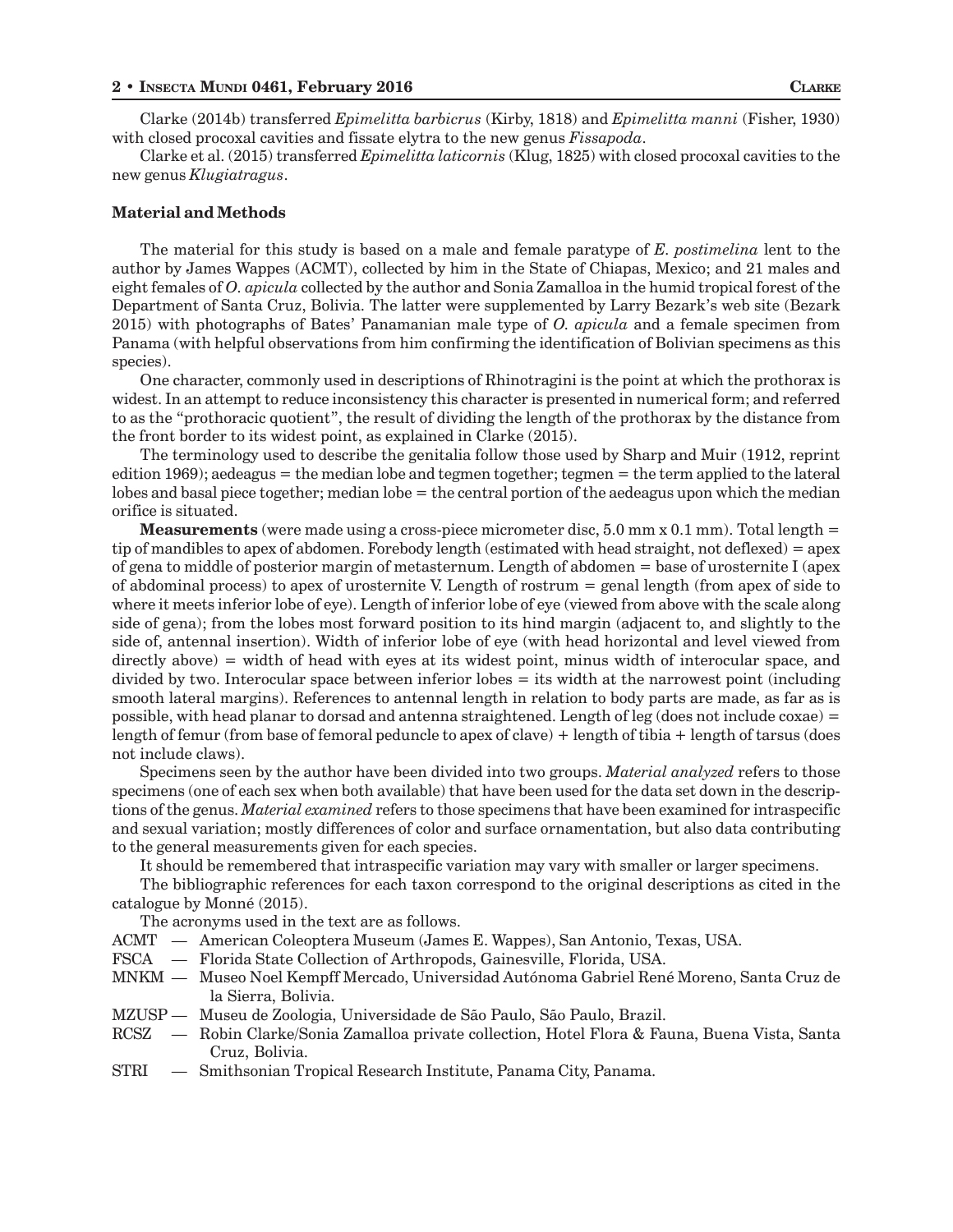#### **Taxonomy**

In order to assess the level of polymorphism in the genus *Odontocera* thirty species were analyzed (using 46 primary characters, each one divided into appropriate subsets), and compared to the typespecies, *Odontocera vitrea* Audinet-Serville, 1833 = *Odontocera fasciata* (Olivier, 1795). Only one of them shared more than 60% of its characters with the type-species, and 18 of them shared 18–48%. Among these the structure of the tegmen and median lobe of the aedeagus were considered of special importance because of their extreme variation.

*Odontocera apicula* shared 41% of its characters with the type-species of *Odontocera*; and the structures of its genitalia (Fig. 7), and that of *E. postimelina* (Fig. 8), was markedly different from that of the type-species. The results indicate the removal of both species from *Odontocera* to be justified.

The analysis also showed that *Odontocera apicula* and *Epimelitta postimelina* share 98% of their characters (their elytra and abdomen with small differences); and, at first, the author believed *O. postimelina* could be a melanistic form of *O. apicula*; but the structure of the genitalia indicated that this was not so.

#### *Odontomelitta* **gen. nov.**

(Fig. 1–8)

**Type species** *Odontocera apicula* Bates, 1885, here designated.

**Etymology.** *Odontomelitta* to indicate its relationship to *Odonto*(*cera*) and (*Epi*)*melitta*. Gender female.

**Description of the genus.** Moderately large (total length 10.90–14.50 mm), robust, pubescent species (Fig. 1–6), with strongly tumid femora; forebody (f) shorter than abdomen (a), (f/a 0.82–0.85 in male, 0.90–0.95 in female). **Head** with eyes distinctly narrower than prothorax (widths prothorax/head 1.32 in both sexes of *O. apicula*, 1.24–1.41 respectively in male and female *O. postimelina*). Rostrum long, robust looking, parallel-sided (1.73–1.85 wider than long in both sexes of *O. apicula*, 2.06–2.09 in both sexes of *O. postimelina*). Apical palpomeres short, cylindrical and truncate at apex. Galea in male long, narrow, hardly wider at base and apex, in female slightly shorter and wider. Labrum small and wide, with rounded sides and row of setiferous punctures at base. Clypeus separated from frons by weak declivity. Frontal suture moderately deep, complete from front of inferior lobes to antennal tubercles, and connected to raised, impunctate line towards back of head. Eyes large, only moderately convex (slightly more so in *O. postimelina*). Inferior lobes almost planar with frons, distal margins lying on frons; moderately separated in male (width of one inferior lobe about five times interocular distance), in female well-separated (width of one lobe 1.1–1.2 wider than interocular). Superior lobes arced, moderately narrow (with 12–13 rows of ommatidia mesally in *O. apicula*, 15–16 in *O. postimelina*), laterally narrowed by about one third their mesal width; interocular unusually narrow in male (interocular distance/width of lobe in male 1.56–1.70, in female 1.80–1.83). Antennal tubercles rounded at apex; narrowly separated (the distance between them 1.8 width of scape in both sexes of *O. apicula*, 2.2–2.5 respectively in male and female *O. postimelina*). **Antennae** moniliform, short, just reaching apex of metepisternum; robust, without club; antennomeres II–VII with single large seta at apex; III comparatively narrow and cylindrical (broader in female); IV subcylindrical; V–X characteristically uniform, subequal in length, weakly flattened, widened apically, subserrate (the apical angle strongly rounded, especially in male). Scape (0.65–0.90 mm) pyriform (when viewed laterally); pedicel small (0.20 mm), wider than base of antennomere III; antennomere III (0.7-0.9 mm) about as long as scape, distinctly longer than rest; IV (0.35–0.40 mm) usually subequal to VIII and IX and slightly longer than X (0.30–0.35 mm); V–VII (0.40–0.50 mm) equal to, or slightly longer than IV, VIII and IX, longer than X; XI (0.40–0.50 mm) usually longer than IV, elongate and acuminate, with small apical cone. **Prothorax** almost quadrate (length/width 0.95–0.98 in both sexes of *O. apicula* and male *O. postimelina*), OR distinctly transverse (length/width 0.84 in female *O. postimelina*); widest well before middle (prothoracic quotient 2.79 in both sexes of *O. apicula*, 3.07 in both sexes of *O. postimelina*); convex (with weak surface irregularities masked by pubescence); sides regularly rounded from front border to basal constriction; anterior constriction not apparent, basal constriction more abrupt laterally, and with large, deep fossa; apical margin usually slightly narrower than basal margin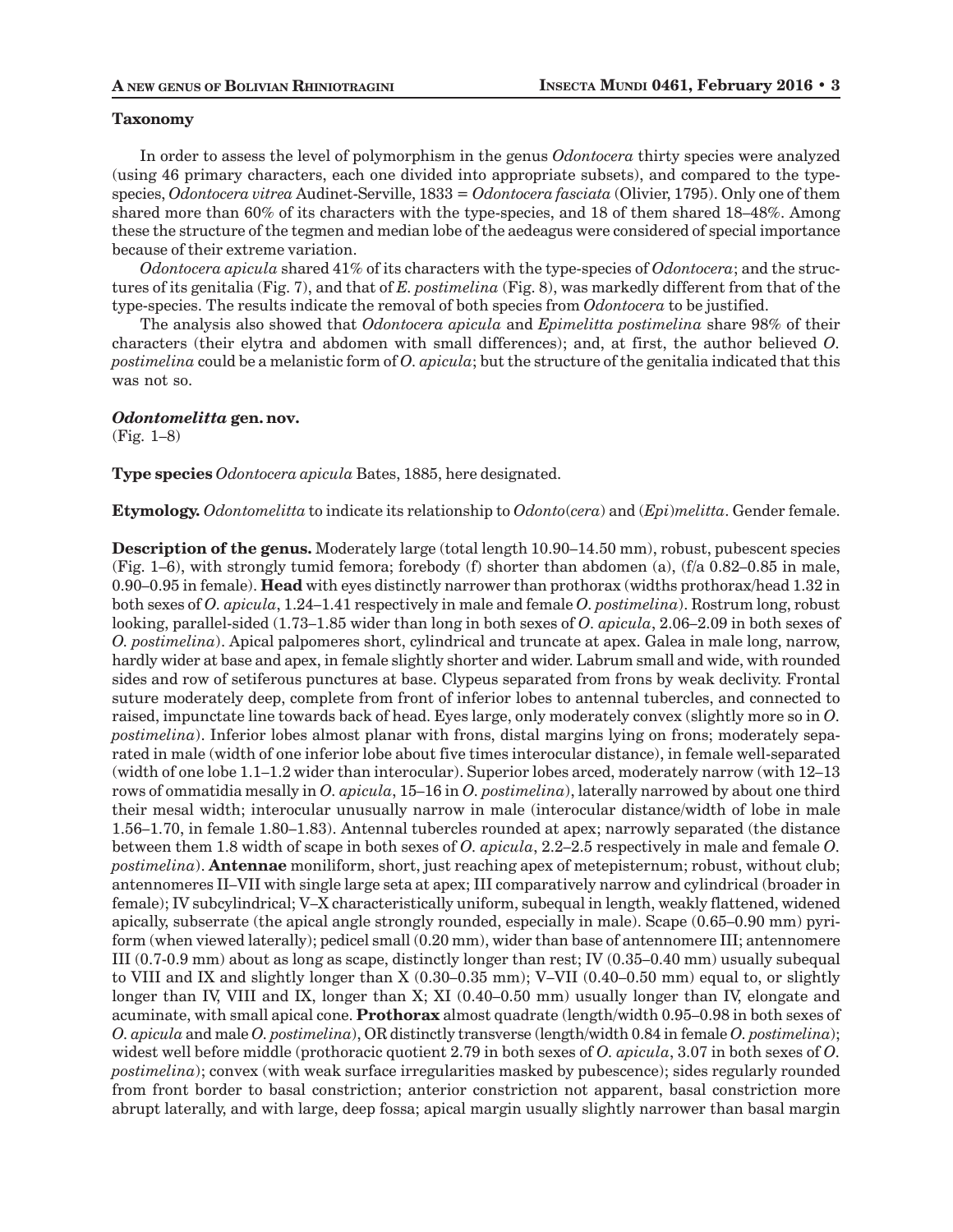(but 1.07 wider than basal margin in female *O. postimelina*). **Prosternum** not depressed transversely, planar with base of prosternal process; base of latter narrow (0.1 mm), seven times narrower than width of procoxal cavity, expanding to almost flat, large, triangular apex. Coxal cavities plugged laterally and closed posteriorly. **Scutellum** small, short and trapezoidal. **Elytra** short (1.90–1.95 longer than width across humeri in *O. apicula*, 2.02–2.20 longer in *O. postimelina*); subulate and dehiscent, suture straight to middle, strongly dehiscent to apex (the latter weakly fissate in *O. postimelina*); apex reaching from middle of urosternite II (in both sexes of *O. apicula*) to almost apex of II (in male *O. postimelina*), and base of III (in female *O. postimelina*); humeri moderately prominent and projecting, distinctly wider than base of prothorax, leaving sides of mesosterna visible when viewed from above; epipleura strongly angled to rest of elytra for most of their length; humero-apical costa absent. Each elytron narrowing to apical fifth, then curving outwards to apex (in *O. apicula*), or only slightly curved (in *O. postimelina*); convex behind scutellum; depressed at midline from behind shoulder to apical third, flat for apical third; apex truncate (slightly oblique and weakly excavate), and usually weakly toothed at apex of sutural and lateral margins. **Mesosternum** with deep, inclined declivity (about 70º); base of mesosternal process short (not reaching apical third of coxal cavity); base as wide, or slightly wider than width of coxal cavity; apex deeply excavate, sharply pointed, and weakly divergent. Mesothorax shorter than metathorax (lengths mesothorax/metathorax 0.96 in males and female *O. apicula*, 0.88 in female *O. postimelina*). **Metathorax** almost regularly rounded and converging to middle of metasternal apex; convex, weakly tumid posteriorly, and slightly less prominent than mesocoxae; suture narrow, almost entire, deeper posteriorly. Metathoracic process flat, strongly rounded and wide. Metepisternum cuneate, broad at base, gradually narrowed to slightly acuminate apex. **Abdomen** moderately elongate and convex, vespiform in male (more strongly in *O. postimelina*), more apiform in female (Fig. 6); usually narrowest at apex of urosternite I, then slightly widened to middle or apex of urosternite IV. Each urosternite transverse, slightly different in shape, sides regularly rounded (more strongly in *O. postimelina*) and moderately annulated. In male urosternite I short, but slightly longer than II–IV; II–IV equal in length; length of V subequal to II–IV (slightly shorter in *O. apicula*, slightly longer in *O. postimelina*). Urosternite I subconical, sides converging towards apex; II cylindrical (sides subparallel); III more conical (sides converging to base); IV subcylindrical, surface with large, round depression on middle of apical half. Urosternite V trapezoidal, at base almost as wide as IV; apical margin weakly acuminate; surface with large soleate depression occupying most of surface, delimited by well-raised, rounded sides, the latter winged (broad and rounded at apex when viewed laterally). In female abdomen more cylindrical (narrower in *O. apicula*, broader and subcylindrical in *O. postimelina*), IV and V lacking depressions. Urosternite I unusually short, slightly shorter than II–IV; II shorter than III (in *O. apicula*), or longer than III (in *O. postimelina*); III and IV equal or nearly so (and the longest in *O. apicula*, IV the longest in *O. postimelina*); V distinctly shorter than others. Abdominal process in male narrow and acuminate, with narrow, strongly raised margins, basal half steeply inclined (about 80<sup>o</sup>) to surface of urosternite I, apical half recurved and almost horizontal with abdomen; in female as male, but less inclined (about 40º). Last visible tergite in male, short and trapezoidal, overlapping urosternite V, apex narrowly emarginate; in female subconical, elongate, flat with narrow convex area down midline; apex weakly emarginate. **Legs** relatively subequal in length (compared to most Rhinotragini); length ratio front, middle and hind legs 1.0:1.2:1.6–1.9. Front and middle legs robust; femur strongly pedunculate-clavate (claves fusiform and abruptly widened); tarsomeres somewhat characteristic, I and II short (I small and quadrate, II transverse and pediculate; III longer and wider (wider than tibial apex)). Front leg rather short (lengths body/leg 2.7–2.9); femur robust (but clave less tumid than those of middle and hind legs), as long as tibia; peduncles short and poorly delimited; tibia narrow for basal third, somewhat abruptly widening towards apex, apex obtusely excised laterally (leaving apical margin subacuminate), and side without tubercle or tooth. Middle leg moderately long (lengths body/leg 2.3–2.5); femur slightly longer than tibia (lengths femur/ tibia 1.04–1.13); clave large, more tumid mesally, but not very wide dorso-ventrally (length of femur/ lateral width of clave 2.45–2.81); peduncles well delimited, not long (lengths clave/peduncle 2.14–2.21). Hind leg short for size of insect (lengths body/leg 1.5–1.6). Femur slightly longer than tibia, exceptionally robust, abruptly narrowed at apex (the latter reaching apex of urosternite II in female *O. apicula*, or reaching middle to apex of III in male *O. apicula* and both sexes of *O. postimelina*); clave strongly tumid, 2.20–2.55 longer than peduncle (longest in male *O. postimelina*). Metatibia robust in male (less so in female), almost parallel-sided, and sinuate in male; apex bifid (when viewed from above), broadly rounded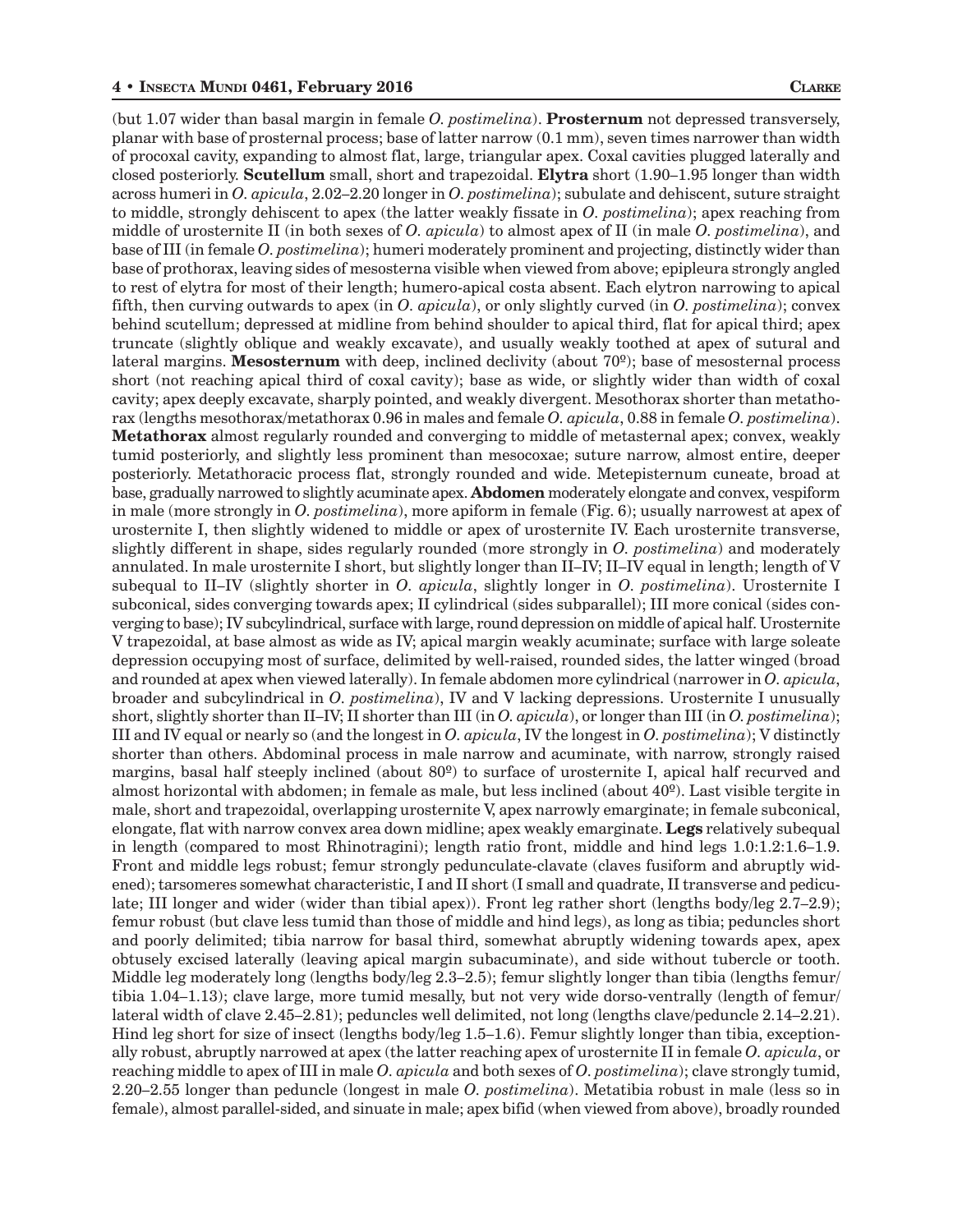(when viewed laterally). Metatarsi similar to pro- and mesotarsi in structure, and not much longer; metatarsomere I hardly longer than II and III  $(I/II+III = 0.5-0.6)$ .

**Genitalia** (Fig. 7–8). Median lobe narrow, strongly arced, and increasingly acuminate towards apex (when viewed laterally), apex rather blunt (when viewed dorsally); internal sack seems to lack dark bodies. Length 2.3 mm.

Tegmen caliper-shaped; with wide lateral lobes (length/width 2.8–2.9), weakly divergent at base, subparallel to apex; apical half widened, obovate and strongly setose at apex.

**General pubescence.** Distinctly pubescent (generally ochreous or cinnamon on body, black or yellowish on legs); only the following relatively glabrous. Head (except dense fascia of long hair adjacent to sides of inferior lobes); antennae (notwithstanding setae and micropubescence on apical segments); apical two-thirds of elytra (basal third moderately densely clothed with long setae); abdomen (sparse golden hairs on basal segments, becoming thicker at sides and covering all of urosternites IV+V). Metathorax densely pubescent, the hairs notably long, erect laterally. Legs rather densely pubescent; the setae on middle and hind leg femora and tibiae thick; on mesal surface of mesotibia forming brush; on metatibia basal two-thirds with moderately dense setae (denser in *O. postimelina*), on apical third (but not apical sixth) forming distinct brushes, one thicker on dorsal surface, one less dense on ventral surface.

**General puncturation.** Alveolate. Head sparsely and shallowly punctured (with small group of denser ones adjacent to clypeus, and lines of confluent, small punctures on genae; and on vertex very dense); clypeus impunctate; mentum-submentum entirely invested by irregular carinae and lines of confluent punctures. Prothoracic punctures very dense and small (usually separated by smooth interstices). Mesosternum micro-punctate anteriorly, declivity and process impunctate, but shagreened. Dense pubescence on rest of mesothorax and all of metasternum hiding surface features, but latter with numerous smooth granules partially visible through pubescence. Elytra densely punctured (translucent panels weakly and sparsely punctate); towards base uniform, small, confused and somewhat beveled; epipleura with single row of small, triangular punctures connected by black colored micro-carinae; suture with single row of very small punctures connected by micro-punctures. Abdomen finely reticulate with slightly beveled fine punctures distributed as for pubescence; becoming very small and deep at centre of V. Antennal scape and pedicel almost impunctate, antennomere III densely micro-punctate, rest shagreened (without visible puncturation). Legs: femoral claves with rather large, setose punctures (these beveled to form transverse micro-carinas); protibia with dense, small punctures; mesotibia larger, shallower punctures; metatibia with lines of large, fluted punctures (which look like the tip of a hypodermic needle).

**Species included.** The two species presently included in this genus are *Odontomelitta apicula* (Bates, 1885) **comb. nov.**; and *Odontomelitta postimelina* (Giesbert, 1996) **comb. nov.**

**Diagnosis.** *Odontomelitt*a presents a number of unusual characters among the Rhinotragini (antennal segments V–X uniform in size and shape, II–VII with single, large setum at apex; meso- and metafemoral claves exceptionally tumid and abrupt; all tarsi similar in structure and subequal in length). In male, surface of urosternite IV with round depression; tegmen of aedeagus unique, as far as is known only shared with *Bromiades brachyptera* Chevrolat, 1838 and *Odontocera furcifera* Bates, 1870. In combination these characters will separate this genus from others in the tribe.

#### **Genus** *Odontomelitta* **species sample data**

#### *Odontomelitta apicula* **(Bates, 1885), comb. nov.**

(Fig. 1–3, 7)

*Odontocera apicula* Bates, 1885: 289, pl. 20, fig. 24. Monné 2015: 757 (cat.).

**Species concept.** Based on the original description and figure; and on photographs of the holotype available on Bezark (2015).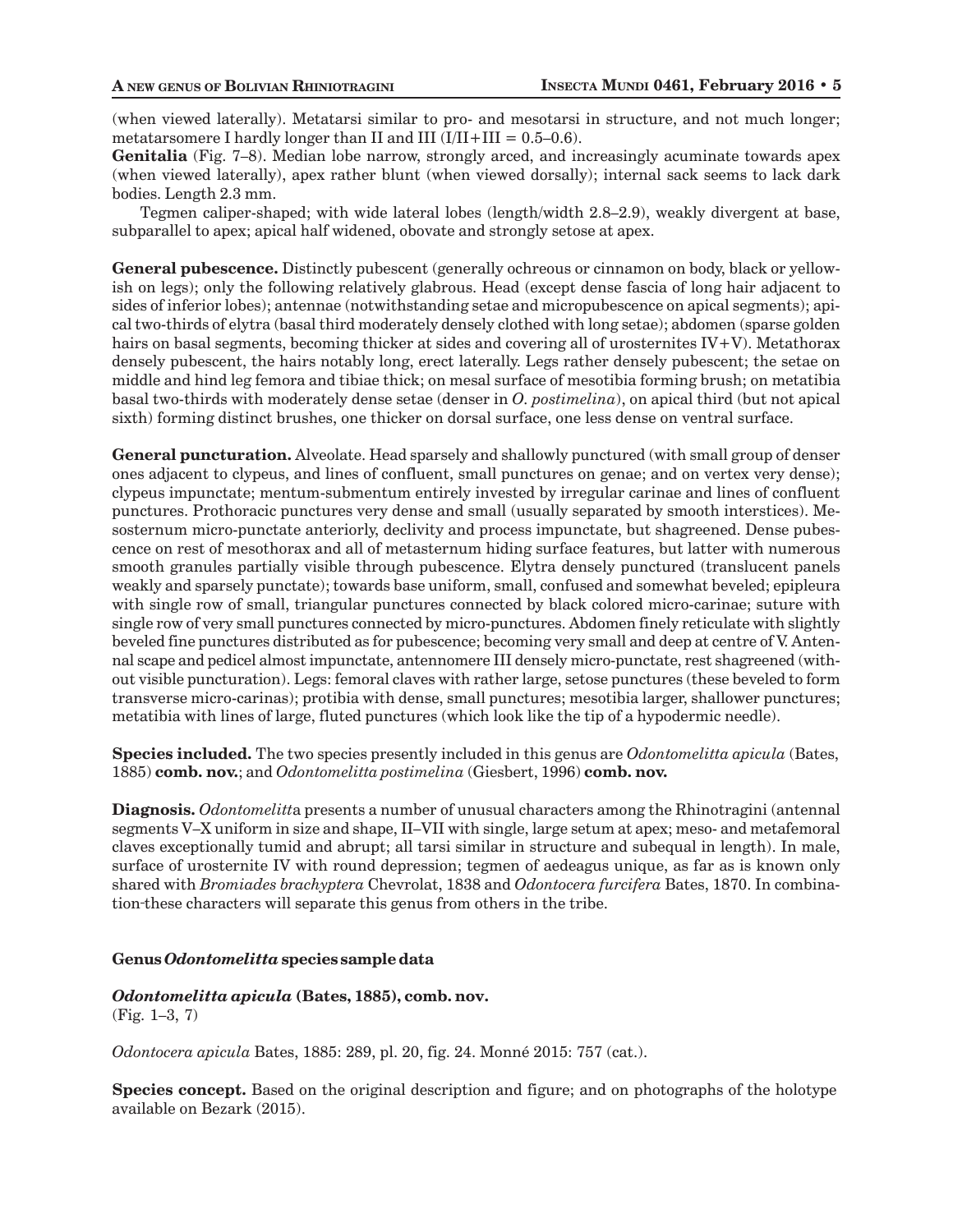**Measurements (mm).**  $n = 21$  males/8 females; total length,  $10.90-14.20/12.00-14.50$ ; length of pronotum, 1.70-2.25/1.90-2.25; width of pronotum, 1.80-2.40/2.15-2.40; length of elytra, 3.90-5.00/4.50-5.00; width at humeri, 1.90-2.65/2.35-2.85.

**Specimens analyzed.** BOLIVIA, *Santa Cruz*: Hotel Flora & Fauna, 5 km SSE of Buena Vista, 17°29'96"S/ 63°39'13"W, 430m, on/flying to flowers of "Bejuco hoja lanuda", male, 2.V.2005, R. Clarke & S. Zamalloa col. (RCSZ); *ditto*, beaten from dry leaves of "Nogal", female, 13.VII.2005 (RCSZ).

**Material examined.** (all collected by R. Clarke & S. Zamalloa). BOLIVIA, *Santa Cruz*: Hotel Flora & Fauna, 5 km SSE of Buena Vista, 17°29'96"S/63°39'13"W, 430m, on/flying to flowers of "Bejuco hoja lanuda", 1 male, 2.V.2005, 1 female, 1.V.2005; 2 males, 2.V.2005; 1 male, 4.V.2005; 1 male, 12.V.2005 (RCSZ); on/flying to flowers of "Barbasquillo", 1 male, 31.VII.2005 (RCSZ); 1 male, 5.VIII.2005 and 1 female 25.VIII.2005 (MZUSP); 1 male, 3.IX.2005 (RCSZ); on/flying to flowers of "Barbasquillo B", 1 male, 1.XI.2007 (RCSZ); on/flying to flowers of "Piton", 1 male, 29.IX.2007 (RCSZ); on/flying to flowers of "Ramoneo", 1 female, 10.VIII.2008 (RCSZ); on/flying to flowers of "Sama blanca", 1 male, 4.XII,2004 (RCSZ), 1 female, 4.XII.2004 and 1 male, 9.XII.2004 (FSCA); on/flying to flowers of "Sapaimosi", 1 male, 4.I.2006 and 1 male, 27.VIII.2008 (RCSZ); beaten from dry leaves of "Nogal", 2 males, 12.VII.2005 (MNKM), 1 male and 1 female in coitus, 13.VII.2005 (RCSZ), 2 males, 13.VII.2005 (RCSZ); ovipositing on felled "Nogal" trunk, 1 female, 15.VII.2005 (RCSZ), *ditto* (MNKM).

BOLIVIA, *Santa Cruz*: 17°27'S/63°43'W, 400m, 1km W of Candelaria village, 5 km W of Buena Vista, on/flying to flowers of *Gomphrena vaga*, 1 male, 21.VIII.2007, R. Clarke & S. Zamalloa col. (RCSZ).

BOLIVIA, *Santa Cruz*: Santa Barbara-Caranda Rd., 13km E Buena Vista, on/flying to flowers of "Sapaimosi", 1 male 11.XII.2008, R. Clarke & S. Zamalloa col. (RCSZ).

**Comment.** According to Larry Bezark (pers. comm.): "comparison of *Odonotocera apicula* Bates specimens. Female from Barro Colorado Island, Panama, and female from Ecuador (Yasuni Research Station, Napo). These 2 specimens are virtually identical." He also has five males from Bolivia, adding some comments about the sexual characters and the minor differences in surface ornamentation and color when compared to the Panamanian and Ecuadorian females.

 Monné (2015) cites only Panama for the distribution of *O. apicula*, to this we can add Bolivia and Ecuador. This species is common in the Buena Vista area of Bolivia, where it has been observed ovipositing in the trunks of felled "Nogal" (*Machaerium acutifolium* Benth.) trees. As best we know there are few records for Panama, and just one from Ecuador. The wood of "Nogal" has been used in the manufacture of furniture, suggesting this species might be endemic to Bolivia, and the paucity of records from elsewhere could represent those of an imported species. Host plant and host flower records for *O. apicula* are provided in Appendix 1.

#### *Odontomelitta postimelina* **(Giesbert, 1996), comb. nov.**

(Fig. 4–6, 8)

*Epimelitta postimelina* Giesbert, 1996: 334, fig. 7; Monné 2015: 742 (cat.).

**Species concept.** Based on the examination of a male and female paratypes.

**Measurements (mm).** Male/female; total length, 13.85 /15.60; length of pronotum, 2.00/2.45; width of pronotum, 2.05/2.90; length of elytra, 5.05/6.65; width at humeri, 2.30/3.25.

**Specimens analyzed.** Paratypes, MEXICO, *Chiapas*: 9 km NE Jocote, 190 m, 1 female, 17.VI.1987, J.E. Wappes col. (ACMT); Aguacero Park*,* 1 male, 16.X.1988, J.E. Wappes col. (ACMT).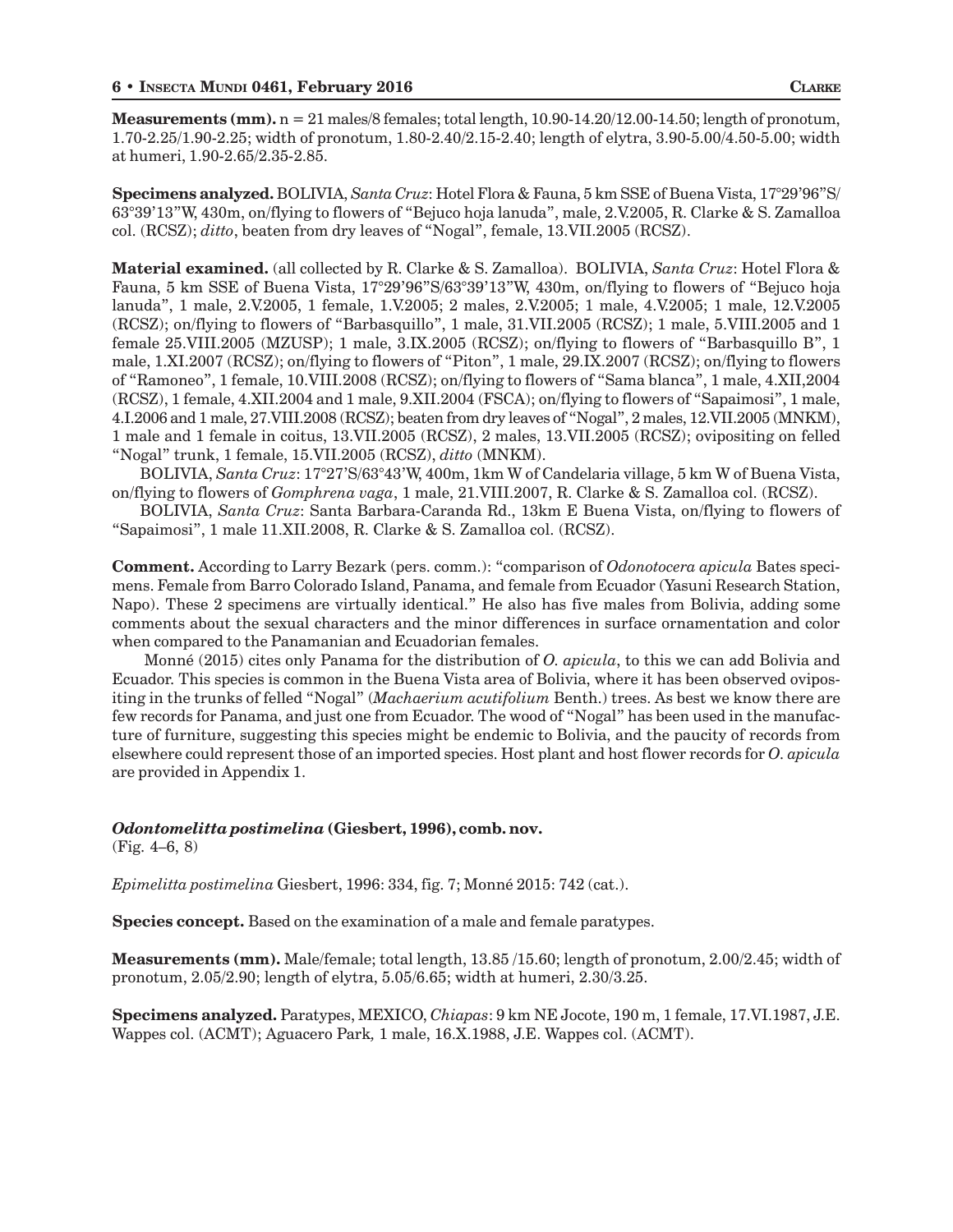#### **Acknowledgments**

Sincere thanks to James Wappes (ACMT) for the loan of the paratypes of *Epimelitta postimelina* and their transport to Bolivia; and Donald Windsor (STRI) for returning these specimens; and Julieta Ledezma (MNKM) who assisted in this process; and Larry Bezark for his website and the photographs and helpful comments on the Panamanian specimen of *Odontocera apicula*.

The author is grateful to the Reviewers (James Wappes and Antonio Santos-Silva) and editors of Insecta Mundi (Paul Skelley and David Plotkin) for greatly improving the submission manuscript.

Thanks also to two plant experts, Michael Nee, Curator of the New York Botanical Gardens for identifying the plants; and Señor Ruperto Vargas for providing their local names.

Lastly, special thanks to my wife, Sonia Zamalloa, for the many hours of help I have received from her in the field.

#### **Literature Cited**

**Bates, H. W. 1885.** Biologia Centrali-Americana, Insecta, Coleoptera. London. 5: 249–436.

- **Bezark, L. G. 2015.** A photographic catalogue of the Cerambycidae of the New World*.* (Available at ~ http://plant.cdfa.ca.gov/byciddb/default\_wImage.asp . Last accessed May 2, 2015)
- **Clarke, R. O. S. 2014a.** Bolivian Rhinotragini VIII: New genera and species related to *Pseudophygopoda* Tavakilian & Peñaherrera-Leiva, 2007 (Coleoptera, Cerambycidae). Papéis Avulsos de Zoologi 54(24): 341–362.
- **Clarke, R. O. S. 2014b.** Bolivian Rhinotragini IX. New genera (Coleoptera, Cerambycidae). Papéis Avulsos de Zoologia 54(26): 375–390.
- **Clarke, R. O. S. 2015.** Revision of the genus *Acyphoderes* Audinet-Serville, 1833, with a brief synopsis of the genus *Bromiades* Thomson, 1864 (Coleoptera, Cerambycidae). Insecta Mundi 041: 1–92.
- **Clarke, R. O. S., A. Spooner, and J. Willers. 2015.** A new genus for *Molorchus laticornis* Klug, 1825 (Coleoptera, Cerambycidae). Insecta Mundi 0452: 1–6.
- **Giesbert, E. F. 1996.** Further studies in the Rhinotragini (Coleoptera, Cerambycidae) of Mexico and Central America. The Coleopterists Bulletin 45(4): 379–398.
- **Monné, M. A. 2015.** Catalogue of the Cerambycidae (Coleoptera) of the Neotropical Region. Part I. Subfamily Cerambycinae. (Available at  $\sim$  http://www.cerambyxcat.com/Part 1 Cerambycinae.pdf. Last accessed September 10, 2015)
- **Sharp, M. A., and A. G. Muir. 1912.** (Reprint edition 1969). The comparative anatomy of the male genital tube in Coleoptera. Transactions of the Entomological Society of London 1912: 477–642.

#### **Received October 28, 2015; Accepted December 9, 2015. Review Editor Paul Skelley.**

**APPENDIX 1.** Host records for *Odontomelitta apicula.*

| <b>Bolivian Common Name</b> | <b>Species Name</b>                            | Family             |
|-----------------------------|------------------------------------------------|--------------------|
|                             | Host plant utilized by Odontomelitta apicula.  |                    |
| <b>Nogal</b>                | Machaerium acutifolium Benth.                  | <b>FABACEAE</b>    |
|                             | Host flowers visited by Odontomelitta apicula. |                    |
| <b>Barbasquillo</b>         | Serjania lethalis St. Hilaire                  | <b>SAPINDACEAE</b> |
| <b>Barbasquillo</b> (B)     | Serjania sp.                                   | <b>SAPINDACEAE</b> |
| Bejuco hoja lanuda          | Gouania mollis Reiss.                          | <b>RHAMNACEAE</b>  |
| Gomphrena                   | Gomphrena vaga Mart.                           | AMARANTHACEAE      |
| Piton                       | <i>Talisia esculenta</i> St. Hilaire           | <b>SAPINDACEAE</b> |
| Ramoneo                     | <i>Iresine diffusa</i> Willd.                  | AMARANTHACEAE      |
| Sama blanca                 | Cupania cinerea Poeppig & Endl.                | <b>SAPINDACEAE</b> |
| <b>Sapaimosi</b>            | <i>Trichilia elegans</i> Adr. Juss.            | <b>MELIACEAE</b>   |